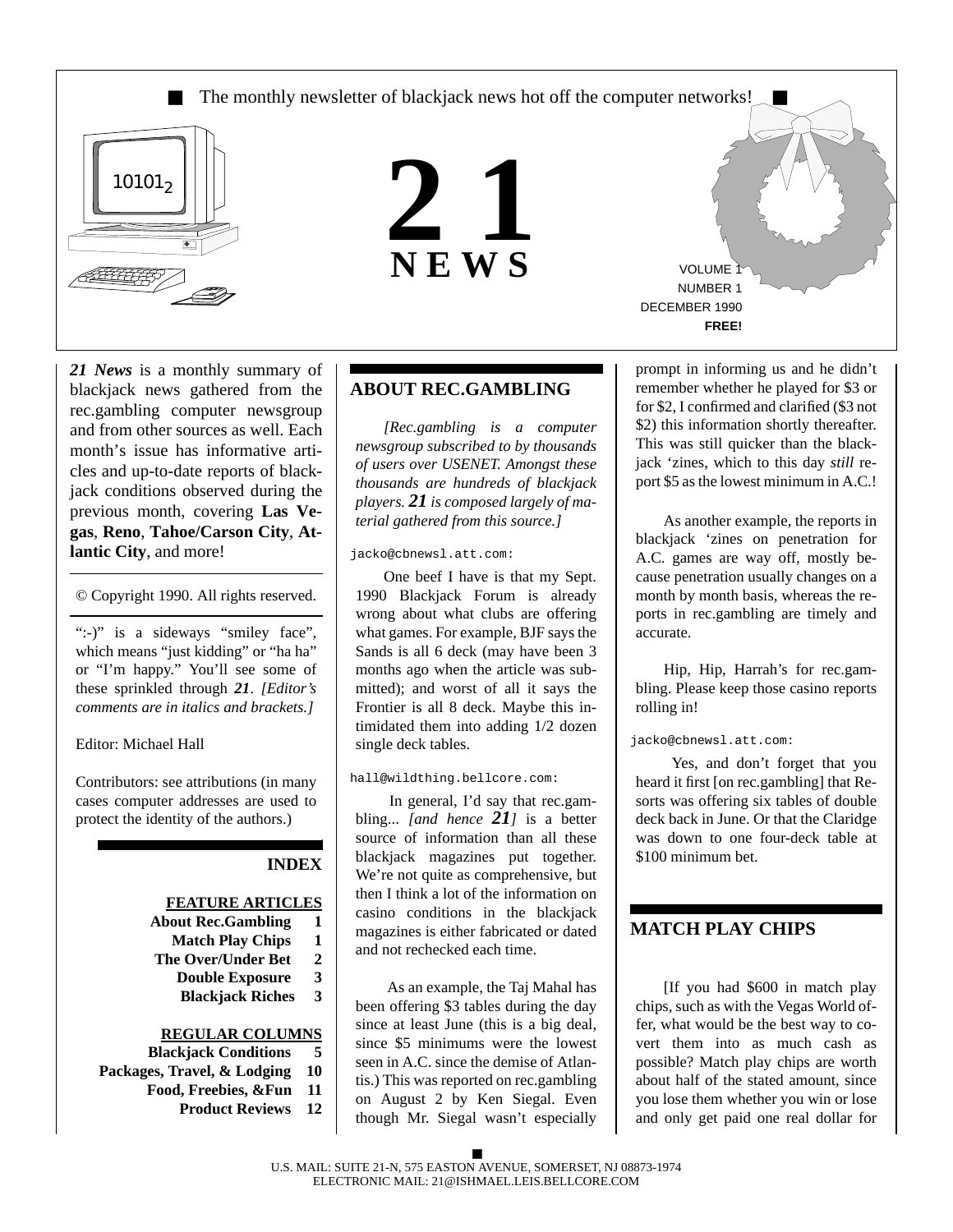one match dollar when you win. In Blackjack, they often take match play chips on pushes and/or pay blackjack 1 for 1,which results in a huge casino advantage on those match play chips. Roulette would be better than blackjack, and craps would seem the best game to get rid of these match play chips. But what is the optimal way to convert the \$600 match play chips to real money in craps?]

#### jacobs@cs.utah.edu:

 Place \$300 of the action chips on Pass, \$300 on Don't Pass, and \$10 of your own money on 12 (this is assumes that 12 is barred on the Don't Pass line; if 2 is barred, this bet should be placed on 2 instead of 12). This gives a guaranteed net win of \$290 if any number other than the barred number comes up, and a win of \$300 when the barred number does come up. Not much better than Roulette, but every little bit helps.

#### bouchard@star.dec.com:

 Actually I think you can do better by placing the match chips as follows: \$300 pass, \$300 don't pass and only \$5 on the barred number  $(2 \text{ or } 12)$ . On most numbers you net \$295. On the barred number you net \$150, but you still have \$300 in match chips from the don't pass bet (which "pushes" on the barred number).

## **THE OVER/UNDER BET**

#### Richard Marks:

 In some Reno casinos there is a side bet on the total of the first two cards dealt you. The bet is if the total is over 13 or under 13. The Ace is considered a one for this bet. If you bet on over and the total is more than 13, you win even money. Likewise if you bet on under and the total is under 13, you win even money. Otherwise, you lose the bet; there is no tie.

 The straight odds of winning this bet are:

.465 for over .451 for under.

 Without the aid of a counting system, this is a losing bet. I have developed a counting method that can win. The payoff can be:

> 1.80 units/100 hands for over bet. 1.05 units/100 hands for under bet.

 The payoff depends on the penetration (how much of the deck remains before the shuffle). The above payoffs assume a 70 to 80 percent penetration or about 1/2 deck remaining before the shuffle from a two deck stack. For a 60 to 70 percent penetration the payoff is 1.16 over, 0.59 under.

The count is: count  $+2$  for every A,2,3 played, count -1 for every 8,9,10 played.

 This is called the over/under count. There are 12 of the A,2,3 cards in a single deck and 24 of the 8,9,10 cards. So when you count through a deck, the over/under count should be zero at the start and end.

 Before betting, factor the count to the full deck count. For example, if the count is 6 and you estimate that 3/4 deck remains, the full deck count is 8 (6 divided by 3/4). If you are playing against a two deck stack and the count is 3 with 1 1/2 decks remaining, the full deck count is 2 (3 divided by 3/2).

Bets are made as follows:

 full deck count equal or greater than 4: bet on over.

 [full deck count] equal or less than -5: bet on under.

 I have run simulations using typical blackjack counting methods of +1 for low cards and -1 for high cards. I did not find a good correlation between these methods and winning bets for over/under. Since the over/under count is quite different from the blackjack count, I doubt if many humans can keep both counts.

 However, the payoff rate for blackjack for good card counters is also about 3 units per hundred cards. So if you can play a good basic blackjack strategy, which is about 1 to 2 units per hundred loss, you can play this over/under strategy and profit by about 1 unit per hundred.

 Now notice that a positive over/ under count means the deck is rich in tens. When the over/under count gets to the +4 level, it is quite reasonable to increase your bet and make that 1.8 payoff bet on over 13. If you triple your bet at the +4 level, the over/under payoff will be 5.4 units per hundred hand and I would expect that the payoff for blackjack would also be favorable. (Caveat: the blackjack payoff versus over/under count has NOT been simulated.)

 By payoff I mean how much will be won per 100 hands, not the percentage of win. A 51% win rate means that of 100 hands, 51 would be won and 49 lost for a 2 unit payoff per hundred hands.

 If you profitably use this system please remit \$25 to:

> Richard E. Marks 931 Sulgrave Lane Bryn Mawr, PA 19010

 With this remission, you may request simulation program source and the raw simulation data.

 Copyright by Richard E. Marks all rights reserved except that this may be copied and distributed in its entirety for non-commercial purposes.

*[Note: an easier system is A, 2, 3, 4 counted as +1, and -1 for tens. When the true count is +3 or more, the over bet is profitable, and when the true count is -4 or below, the under bet is profitable. Snyder's Over/Under Report costs \$25 and explains this in full.]*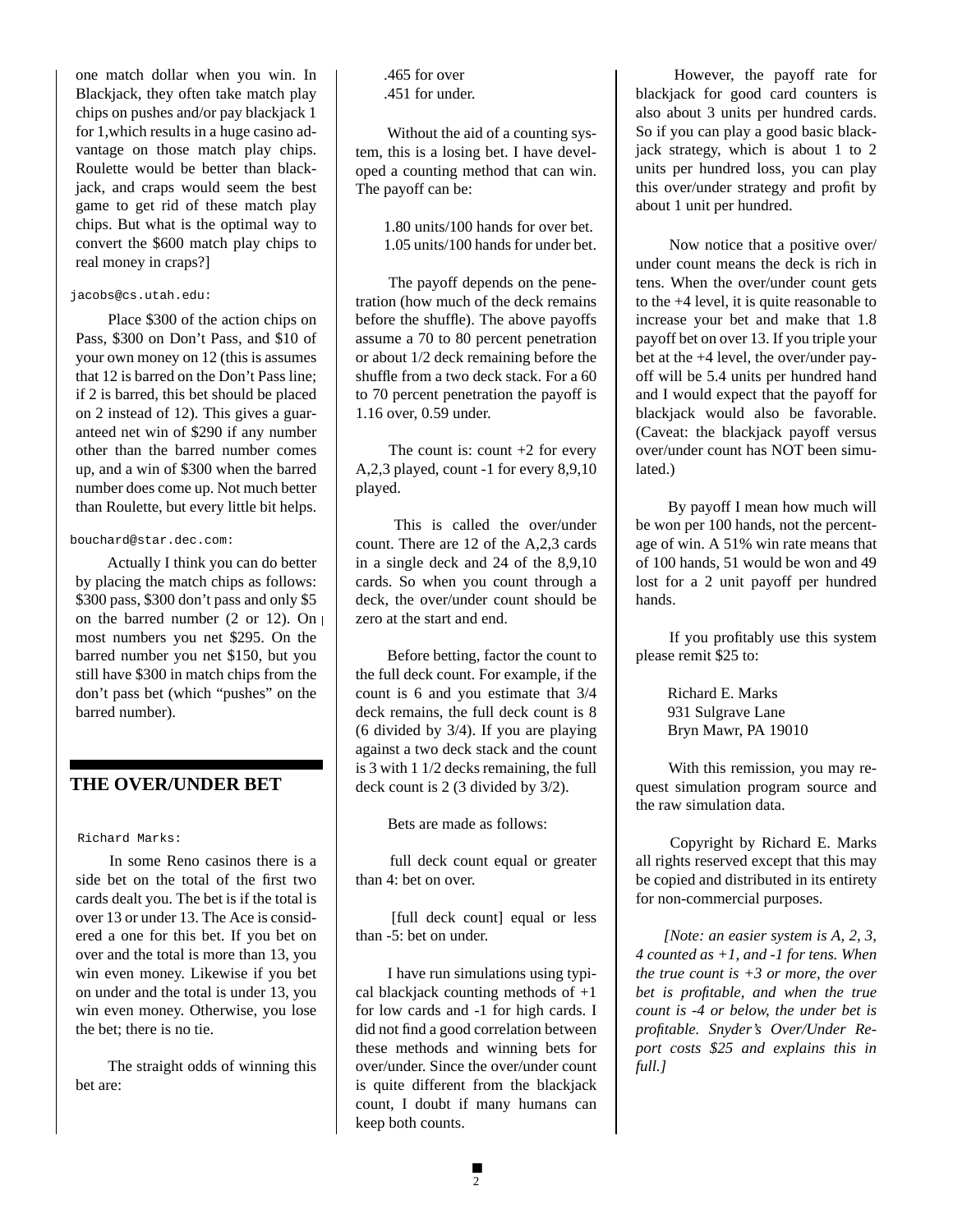## **DOUBLE EXPOSURE**

markd@cygnus.la.locus.com:

 Does anyone know of all the Casinos in Vegas that offer the double exposure blackjack game (the one where you see both the dealer's cards, but you lose on ties). I know of the Marina, Vegas World, Lady Luck and Fitzgerald's. And the Sahara has an even stranger variation where if the face-up card is 10, it becomes a double exposure game, and if it's not a 10, it stays a regular game.

 As I can remember the rules [at the Sahara] are:

1. All pushes are ties

2. No splitting or doubling

3. Blackjack pays even

 4. 6-7-8 same suit or A-J [some suit] pays 1.5 (or something like that)

 5. 6 cards totaling 21 or less is an automatic win

 The best double exposure rules I've found are at the Lady Luck. They let you double on anything, while the other 3 places will let you double on only 9,10,11. The worst rules are at Fitzgerald, where they won't let you split uneven 10's (like J-Q), and also if you double on A-8 and draw a 2, they will force you to count that as 11 and not 21. All 4 places deal from 6-deck shoes, but I've still found all of them to be very profitable (and without counting). Now I want to avoid making a pest of myself, but I haven't been able to find the game anywhere else. Bourbon Street had it a while ago, but they've discontinued it.

*[If you're winning but not counting cards, you may just be getting lucky. However, a few blackjack games do have a positive expectation for basic strategy. Make sure you've got one.]*



## **BLACKJACK RICHES**

attmail!granjon!msm:

 The mathematics for some serious profits *are* there. A fortune will not be made, though, because it requires far more patience than anyone with any intelligence can muster. Take, for example, the following ulcer-inducing table:

You are squeezed over on third base, trying to fit on the tiny chair without getting thrown into the pit. Your eyes are a crimson red, since you've had your contact lenses in for a good portion of the weekend, and your stomach is bloated from a perfect blend of fast-food burgers, chocolate, and plenty of gin-n-tonics. First base consists of probably the slowest player ever to play the game, and possibly the most intoxicated. He's spilled two drinks already, so I guess he *could* be more liquored up. Next to him is an old lady, who glares at you every time you bust by drawing a ten. Once more, she says, and she'll go right back to the slot machines. Then there's the lady from the Orient, who plays perfect basic strategy, but holds up the game for five minutes every time an ace comes up, searching for change to take insurance. She absolutely refuses to buy in for more than a single chip at a time. The guy next to you is still glowering from the \$20 you cost him by hitting that soft 18, which is probably why he

keeps blowing his cigarette smoke in your face. Oh, and there is one empty chair, which fills up whenever the count reaches greater than +8, causing the dealer to shuffle. The dealer knows enough about the game to be an idiot; he's shared that with you by explaining, in great mathematical detail, why you shouldn't have taken insurance last time, even though you had 5 units out on the table. And now he's hinting for a tip: "Yep, the cards go well when the dealer's happy." The pit boss keeps looking at you every five seconds, and has the remarkable knack of bringing in a new deck only at positive counts.

The above situation is tolerable when you're up a significant amount, but when you're losing, it's simply unbearable - especially when the cowboy who split 5's is up thousands of dollars. Also, keep in mind that I'm not just talking about being down for a night, but when you hit a 'losing streak' for months on end, beating all mathematical logic (not really)!

Speaking of math, now it's time to defend the game of blackjack, and the art of counting. However, the emphasis placed on how expenses just chew up your winnings cannot be over-stressed. Below is one of many results of a computer simulation that I have run for far more hours that you can imagine. I'll show the chart, and then explain the relevance of it: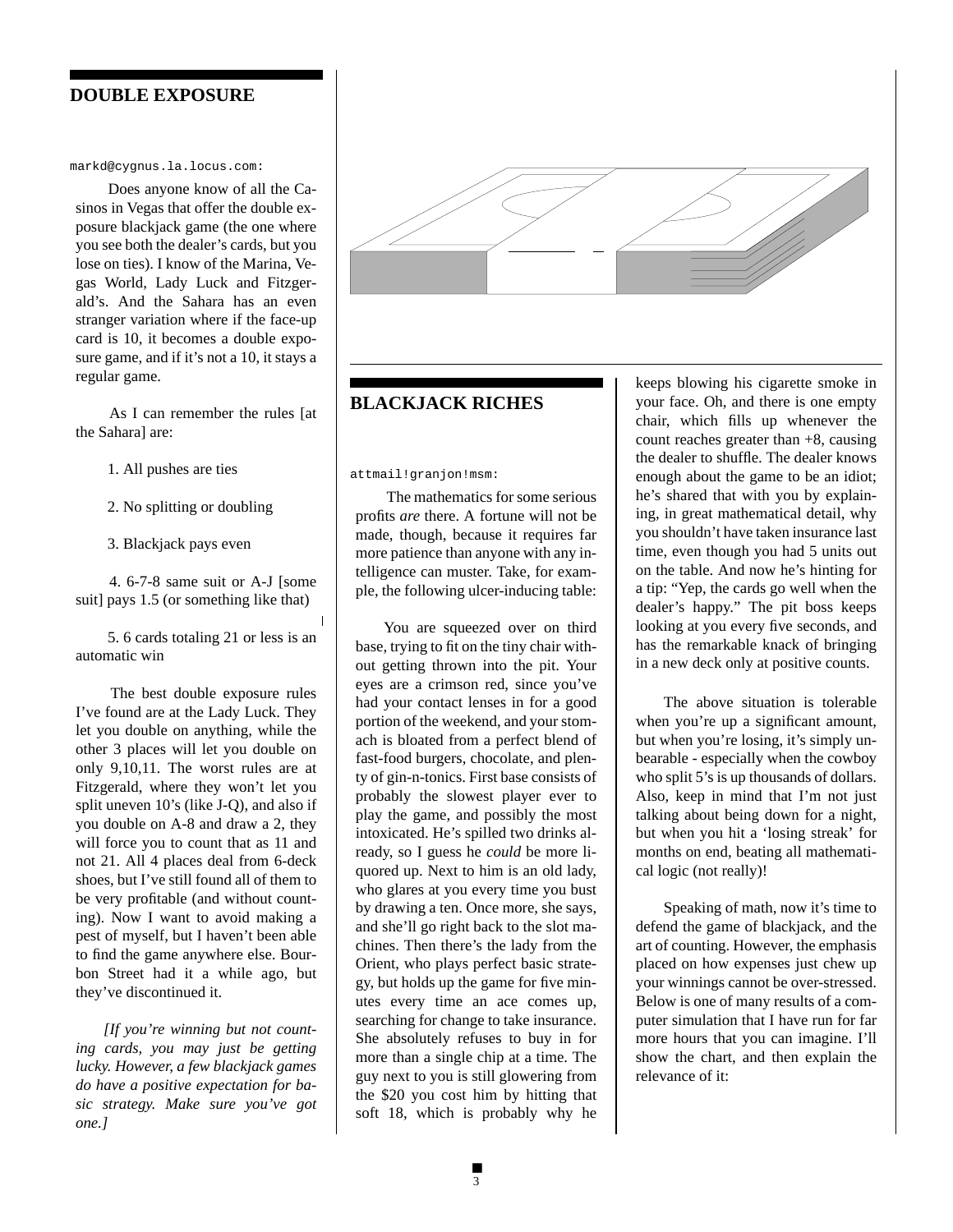|                          | (10000 trials per betting range) |            |       |         |            |  |
|--------------------------|----------------------------------|------------|-------|---------|------------|--|
|                          | <u>1-4</u>                       | <u>1-5</u> | $1-6$ | $1 - 7$ | <u>1-8</u> |  |
| wins:                    | 8807                             | 8723       | 8619  | 8458    | 8414       |  |
| losses:                  | 1193                             | 1277       | 1381  | 1542    | 1586       |  |
| millions of hands: 54.76 |                                  | 41.38      | 33.81 | 28.05   | 24.39      |  |
| profit/100 hands:        | 2.78                             | 3.60       | 4.28  | 4.93    | 5.60       |  |
| $P(200)$ :               | .8807                            | .8723      | .8619 | .8458   | .8414      |  |
| $P(150)$ :               | .8175                            | .8086      | .7979 | .7819   | .7776      |  |
| $P(100)$ :               | .7310                            | .7233      | .7141 | .7008   | .6973      |  |
| $P(250)$ :               | .9241                            | .9170      | .9080 | .8936   | .8895      |  |
| $P(300)$ :               | .9525                            | .9470      | .9397 | .9278   | .9244      |  |
| $P(350)$ :               | .9706                            | .9665      | .9610 | .9516   | .9488      |  |
| $P(400)$ :               | .9820                            | .9790      | .9750 | .9678   | .9657      |  |
| $P(450)$ :               | .9890                            | .9869      | .9840 | .9787   | .9771      |  |
| $P(500)$ :               | .9933                            | .9919      | .9898 | .9860   | .9848      |  |
|                          | .9975                            | .9969      | .9959 | .9940   | .9933      |  |
|                          |                                  |            |       |         |            |  |
| $P(600)$ :<br>$P(700)$ : | .9991                            | .9988      | .9984 | .9974   | .9971      |  |

The chart was created by simulating the game of blackjack, given that a player has 200 units, and will quit when he has either doubled his 200 units (a win) or lost them all (a loss). This quitting constitutes a single trial; the chart was created by running 10000 such trials at each of five different betting ranges. The blackjack rules used are those of northern Nevada: singledeck, double on 10-11, no [double after split], hit on soft-17. The counting strategy employed is the Uston APC, played 100% perfectly by the computerized "player". Only a single player is at the table, and the shuffle point is at 15 cards remaining. (These conditions are a bit too optimal.) The numbers show basically how many times the player was able to double his bankroll, and how many times he busted.

Using this, and how many hands were played for the 10,000 trials, it's quite simple to calculate the number of units won per 100 hands. As you can see, in your example of a betting range

of 1-5, a player should win 3.60 units every 100 hands (or 3.24 per 90 hands, if you prefer).

At a dime unit, this is greater than \$30/hour. Granted, these conditions are far, far too optimal, but finding a good game is one of the most important factors in counting. But let's look at the probabilities of busting out, prior to double your bankroll. In your case, with a betting range of 1-5, and with 400 units, you would have a 97.9% chance of doubling your BR prior to busting. Add expenses in there, and the chance of busting probably rocket out to 5%. Tell you what, though, let's live on the edge a little bit, and go with a \$15 [unit]. Although our chances of busting may go as high as 10% (with expenses), we are now making over \$45/hour! I'm sure that in reality, one could only get about \$30-40/hour at this rate, and the chance of busting is kind of high.

The point is, that the money you win will remain gambling money, and as your bankroll increases, your unitsize also increases, but not quite as fast. Soon, your bankroll consists of 600 units of \$25, and your expenses are negligible compared to your winnings, and you have very little chance of ever losing it all. I believe it is possible -- to win 3.00 units per hour means you can double your \$4,000 in as little as 100- 120 hours. The most important quality is that of patience, because the game is really not worth it until you have a bankroll of at least \$10,000.

So far, I have not been able to have that patience. My first experiment, although resulting in a profit, ended on a miserable losing streak. I believe, as others have said, that the key is teamplay, but I have yet to find an acceptable partner. I did find someone who understood the game quite well, but his laziness and hatred for idiocy resulting in him despising the game of blackjack. I am about to begin a second venture, on my own, with a bankroll of approximately \$2000. With casual playing (is there such a thing?), I hope to have turned this into either nothing or ten grand within a year. Although this is only a profit of \$8000, the 900 units won per year will equal a \$25,000 profit the second year, etc. The goal is that soon the unit-size will be so large, that just varying the bets from 1-2 still results in a significant profit.

Obviously, this is dreaming. But the numbers *are* there, and I am certain that, although they are somewhat unrealistic, there is an opportunity for profit. The problem is, you can't spend the money you win, because it all has to go back into your bankroll! Not to mention the fact that you have to be willing to sleep in a car until you're at least a \$15 player.

Hmmmm.... I started this out by saying that only a fool could expect to make a fortune at the game, and ended it with the hopes of retiring from my job within a few years...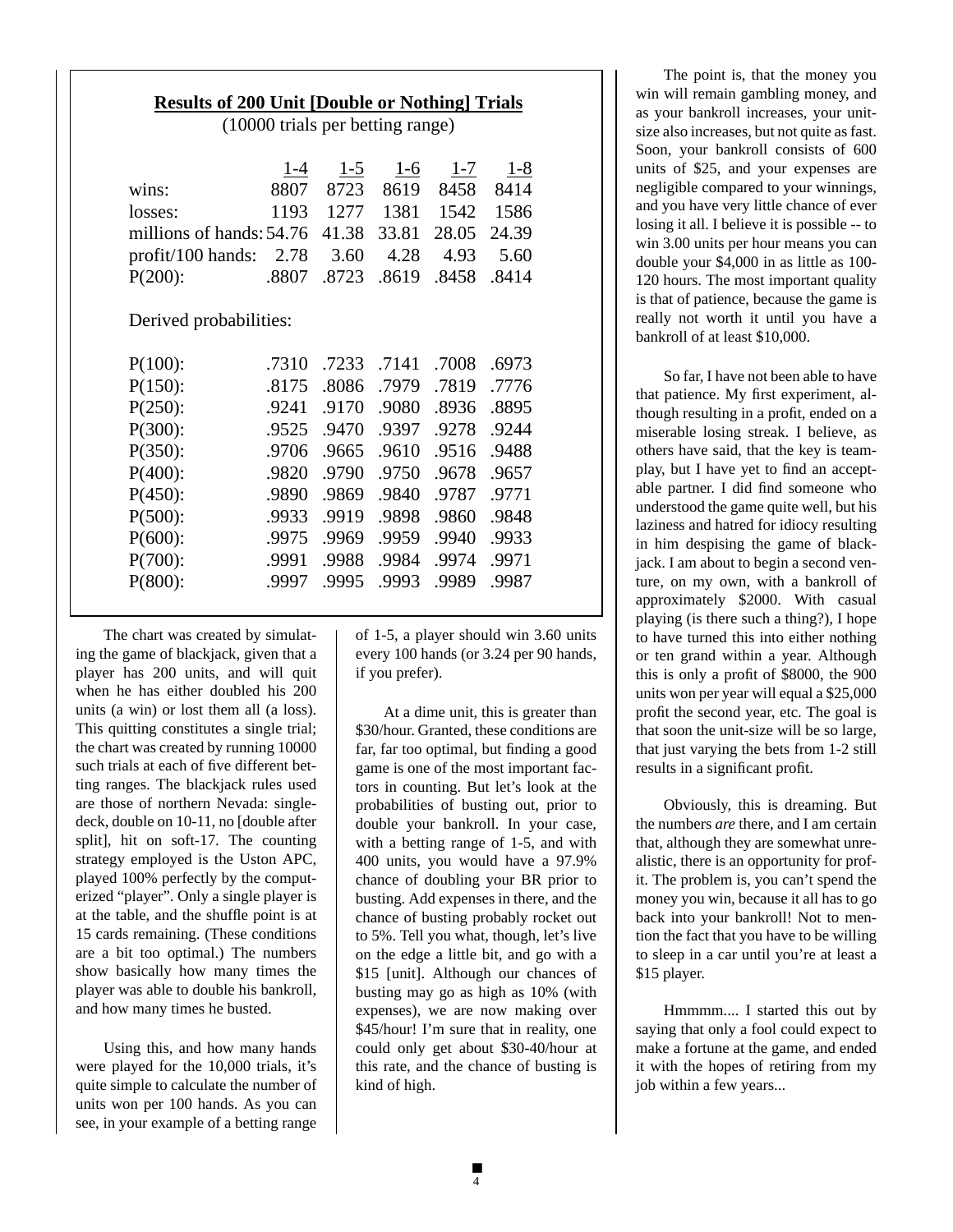## **BLACKJACK CONDITIONS**

*[The blackjack conditions here were observed during the month of November.]*



## **Numbers by symbols refer to number of decks**

## **Las Vegas**

loch@robotics.Jpl.Nasa.Gov:

 I've got some great info for any card counters interested in gambling in Vegas during the week. I just got back from a 3 day trip starting Sunday night and finishing Tuesday. I left Vegas up \$1000 starting with a \$200 bankroll betting mostly \$5 to \$20. The good news is that the conditions are ideal for counters during the week. The bad news is that the pit bosses suffer from severe paranoia during this time as well.



dg10+@andrew.cmu.edu:

 For a short time a went to the Alladin. I wouldn't recommend it at all.



No DAS or Resplitting. The place was extremely crowded and you could die before a cocktail waitress will come by. \$2 minimum though.

## *Barbary Coast*



dg10+@andrew.cmu.edu:

 On Sunday morning I went to the barbary coast where they had \$2 BJ double deck, DAS, Resplitting, dealt face down. I decided to try counting for the first time. (Note to other beginners: ITS EASY!)

 I found it easiest to sit at first base so that I could finish my hand and then concentrate on counting. When I sat at third base the dealers arm kept on getting in my way and I couldn't see what he was dealing. [Note to beginners: The most important thing is to make sure you have a pattern so you won't have to remember which cards you counted and which ones you didn't. I didn't even count my own hand until the dealer turned it over.]

 I bought in for \$20 and played \$2- \$6 and after numerous hours cashed out with about \$180. In the early morning penetration was very good (about half a deck from the end), but by the time I got more experienced by the middle of the day they were cutting of close to a full deck.

 What constitutes heat? At one point I quickly upped my bet from \$2 to \$5 (I know BIG MONEY :-) and the pit boss quickly rushed over and picked up the cards from the discard pile and looked through them face up. Was he checking the count? Being a neophyte I was practically shitting in my pants. He was standing over my shoulder for a minute or two before he walked away. I left the table soon after.

#### loch@robotics.Jpl.Nasa.Gov:

 [I experienced] super severe paranoia at the Barbary Coast. I started playing there around 1 P.M. Monday starting with \$100. I played at \$5 minimum double deck with DAS and all the good rules, betting two hands at \$10 for the first deal and dropping to one hand at \$5 for negative counts and going to two hands at \$15 for +6 count or more. I started with \$100 went down to \$30 and was coming back up to \$70 all in about a 40 minute period when from behind me I hear a woman say "We don't like the way you play Blackjack here." I turned to see the pit boss and asked what the problem was. She said "You can play craps or keno or any other game here but we don't want your action on the Blackjack table." So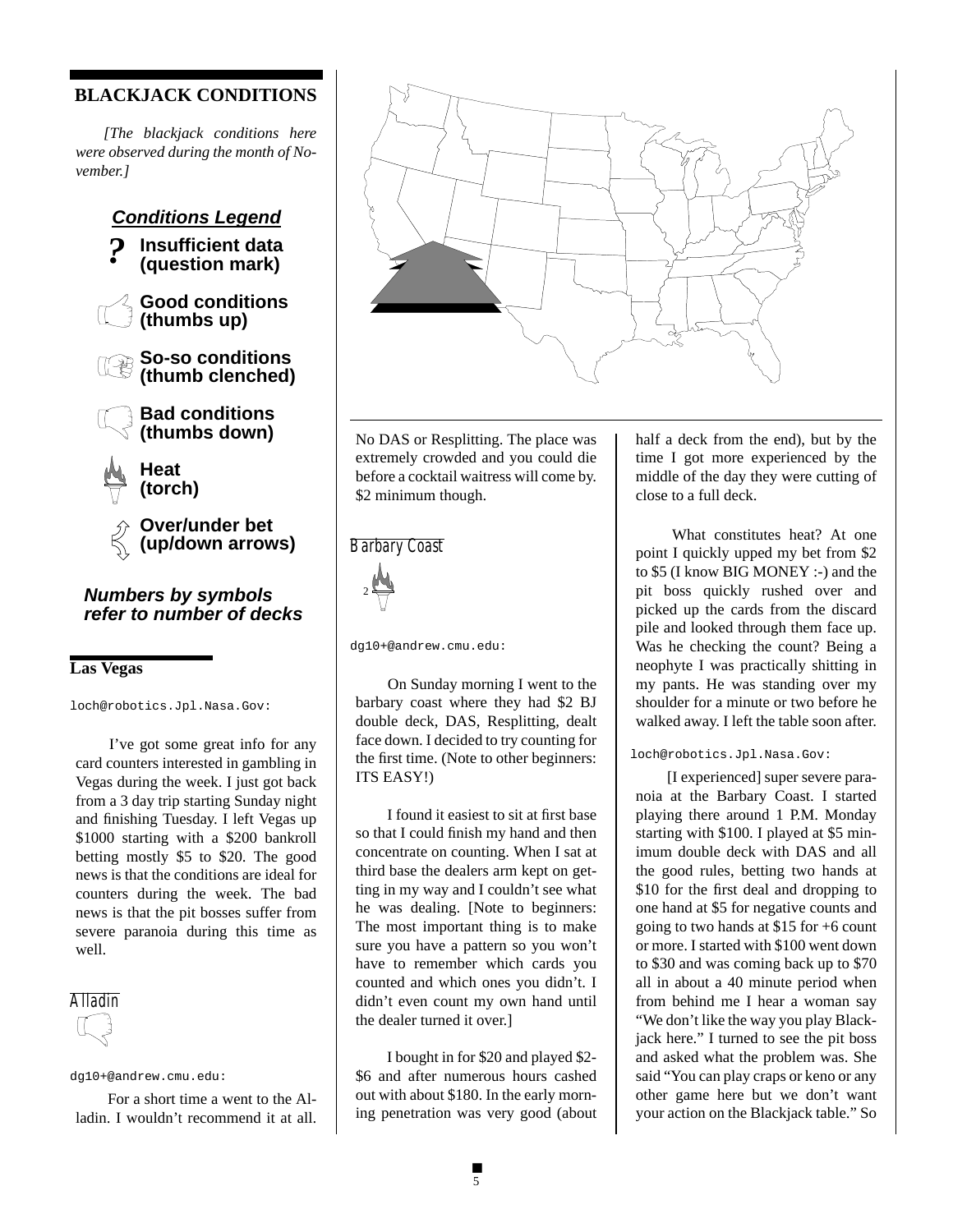being totally taken aback, I made some random comment, picked up my chips and left. I wasn't there long enough for her to really determine my play and I was actually down from my \$100 so go figure this.

## *Binion's*

*?*

wilding@cs.utexas.edu:

 The most amazing thing happened on [one] Sunday afternoon. I sat down at Binion's and two hands later saw a fellow at third base double with an 8. I noted that he'd played it correctly - the count was high - but marked it off to coincidence. As I watched him bet a few hands with the count, I became sure he was counting cards. Finally, on one hand he hesitated for a moment before standing against a 10. I had two faces down, and I knew from his perspective the (Hi-Opt I) count was 2, and the true count  $>$  3, not including his own cards. I figured him for a 15, since the strategy deviation for 15 against a 10 says stand  $\geq$  3, and I always need a moment to think when a decision point is between the count and the true count. I was very happy when he turned over a 15, because I knew that after 3 years of playing I was looking at the first stranger I'd seen who was a quality counter.

#### *Caesar's*



loch@robotics.Jpl.Nasa.Gov:

 Only shoe games, no double deck at all.

#### alan@mq.com:

 Nothing ever changes in The Empire. All games are six-deck with about 1.5-2 decks cut away. Rules are good, though: double on anything, DAS, resplit to 4 hands (except Aces), late surrender. Most of the main casino is \$25- \$10,000, although there are \$5 games during the day. The Olympic casino is mostly \$5-\$10,000 games, with a few \$3-\$300. There are also 9 Over/Under 13 games. Saturday night, the main casino is mostly \$25- and \$100-\$10,000, with a few \$500-\$10,000 and an occasional "Reserved" table with \$20,000 lavender chips in it.

*Dunes*  $6$   $\mathbb{R}$ 

dg10+@andrew.cmu.edu:

 The Dunes is a nice place but fairly small. The casino was never over crowded like some of the other larger places. The cocktail waitresses provided great service (coming by every 10 minutes) although they were nothing great to look at.

 Anyway, about the blackjack game... All of the games were six decks dealt face up, but the rules were favorable. Double after split, resplitting to 4 hands. The cards were shuffled perhaps 1.5 decks from the end.

 There are two casinos: the main casino and the "oasis". The main casino had minimums of \$3 at slow times and \$5 at busy times. The oasis had \$2 minimums at all times. (Although late night / early morning they only had one table open in the oasis).

 All in all, I was very impressed with the dunes and I would go back there. After playing eight hours of basic strategy at \$5 flat and playing the match play chip (\$5 of real money  $+$  \$5 of match play) we ended up about \$55 up.

 (Note: the pit bosses and dealers are a little confused about the match play chips. While playing in the main casino, when I wanted to double down or split, I put down another \$5 cash +\$5 match chip. But later I saw someone try to do the same thing in the oasis and they told him he could only put down extra real money and no more match chips.)



dg10+@andrew.cmu.edu:

 I decided to check out the Excalibur. Very BIG and very fancy. They had a few tables of double deck BJ but with \$5 minimums... Actually they dealt pretty deep (close to 1.5 decks out of 2), but they don't use a cut card to tell the dealer when to shuffle, rather the dealer uses his discretion when to shuffle.

#### loch@robotics.Jpl.Nasa.Gov:

This was one of the best spots to gamble for counters [in Vegas]. They had a at least 4 double deck, \$5 minimum, DAS, + all good rules and had 80% penetration. (I know, I couldn't believe it either.) Sunday night I won \$500 in  $\sim$  5 hours from 1 A.M. to 6 A.M. playing the above strategy. Between 5 and 6 A.M. paranoia set in and the decks were changed 4 times in an hour and penetration dropped to 25%. I made a comment to the dealer about wearing the cards out with all the shuffling and got the dirtiest look I've seen in a long time. I left shortly after.

*Fitz*  $1($   $\frac{3}{2}$   $2$ 

loch@robotics.Jpl.Nasa.Gov:

Very interesting place! Same as 4 Queens with good double decks but they have a very special table here. When I walked in a saw a table with a sole gambler and a very hot female dealer. So I couldn't resist playing even though the minimum was \$25. But there's more! There are only 4 playing spots at this table and it's a single deck with the same rules as 4 Queens double deck [see below]... and about 60% penetration.

Anyway, Brooke (the hot dealer) made \$40 in tips while I preceded to turn my \$100 into \$400. This with flat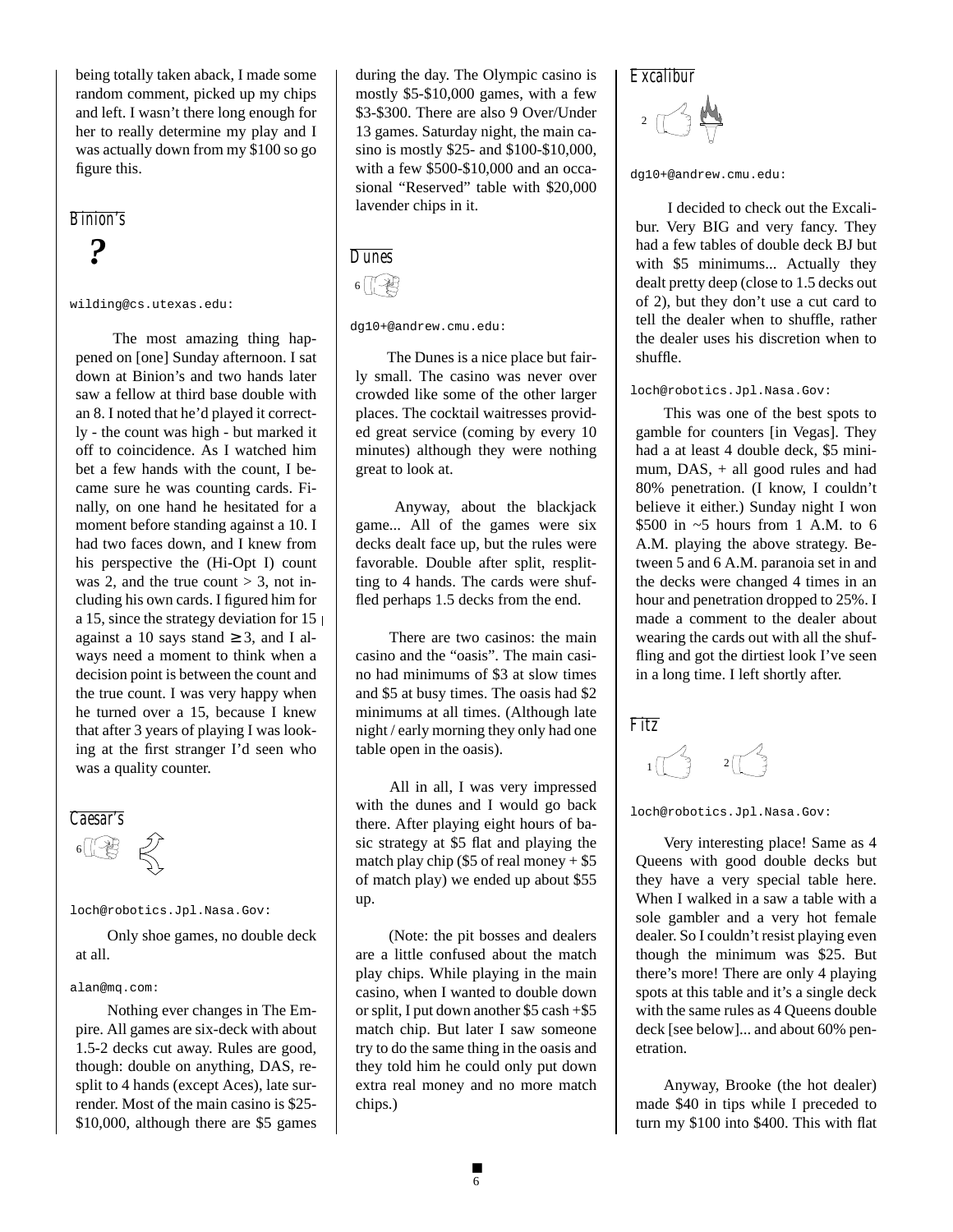betting and occasional \$50 when +6 count. I got a LOT of attention from the pit bosses who wanted my name and my address for their "mailing list." They also wanted to know my occupation, how often I came to Vegas, etc. So if you play at this table (you can't miss it) be prepared to say you're a plumber from Wisconsin who just happened in.



loch@robotics.Jpl.Nasa.Gov:

 Like Excalibur but \$10 minimum on double deck. Don't know about penetration though.



loch@robotics.Jpl.Nasa.Gov:

 Good selection of double deck games with \$5 minimums, but no DAS, max 4 resplitting, and dealer hits soft 17. Good place to play because there are more tables to choose from and I felt less conspicuous there. I won about \$200 in one and half hours.

*Frontier*

jfr@locus.com:

The Frontier (and I believe a couple of other casinos as well) were advertising an interesting payoff variation... If you got a same-suited BJ (i.e., Ace-tencard of the same suit), the payoff was 2:1 instead of 1.5:1... In addition, this payoff would occur whether the dealer had blackjack or not, i.e., insurance was not necessary if you had a same-suited blackjack... Since approximately 1/4 of all blackjacks are same-suited, this would increase the player expectation slightly (maybe even a lot, I have not done the math

yet)... However, the Frontier also took away double-down on anything but a dealer's 10 or A which takes away from your expectation, and I bet the reduction is greater than the increase...

*Golden Gate* 1

bhoughto@cmdnfs.intel.com:

 11pm Saturday. Sat at a \$2 BJ table alone (on a Saturday night!) and broke even for a dealer or two. The Golden Gate has all one-deck tables, bow.

*Gold Strike*  $4$ <sup>4</sup>

bhoughto@cmdnfs.intel.com:

 Stopped in at the Gold Strike to see what it's like. Not bad. Mostly slots, unfortunately, and 4-deck BJ.

*Las Vegas Club* 4

bhoughto@cmdnfs.intel.com:

1:50am Sunday. Made the mistake of sitting down at a \$2 table at the Las Vegas Club just because there was an interesting woman next to an empty seat (there were three other empty seats at the table :-). I like the LVC because it's got a baseball motif (logo is a slugger, lots of memorabilia in the back, dealers in softball shirts, etc.), but I hate their BJ tables. Four decks and all face-up dealing (excluding dealer's hole card).

*Little Caesar's ?*

dg10+@andrew.cmu.edu:

 I also checked out this hole in the wall called Little Caeser's. They had double exposure blackjack at \$1 minimum. It was interesting to try something different, but since I didn't know what I was doing I didn't stay long. They also had "Crapless Craps" where you win on 7 and everything else is a point. I later figured out that the house percentage is about 4% on this game. This leads me to believe that double exposure blackjack that they had might also be a suckers game.

*Mahoney's ?*

bhoughto@cmdnfs.intel.com:

 I hit Mahoney's, one of the small casinos on LV Blvd. just north of the Palomino. Played 21 for a while and broke even. Doubling allowed only on 10 or 11.

*Mirage*  $2\pi$ 

 Monday and Tuesday afternoon all I saw were shoe games (? decks) and one double deck game at \$100 minimum with a bored dealer.

jacko@cbnewsl.att.com:

 They have one pit of double deck, about a dozen tables...it's next to one of the bars, sort of in the back-middle of the casino. Last time was there it was all \$25 minimums. However, they were not strict about enforcing 2 times table minimum when you played multiple hands. Two hands of table minimum seemed fine with them.

*The Stardust*



alan@mq.com:

 Great game. All (I think) doubledeckers with about 1/2 deck cut out of play. Mostly \$5-\$300 (\$500? I forget), although a couple \$3 games were seen.

loch@robotics.Jpl.Nasa.Gov: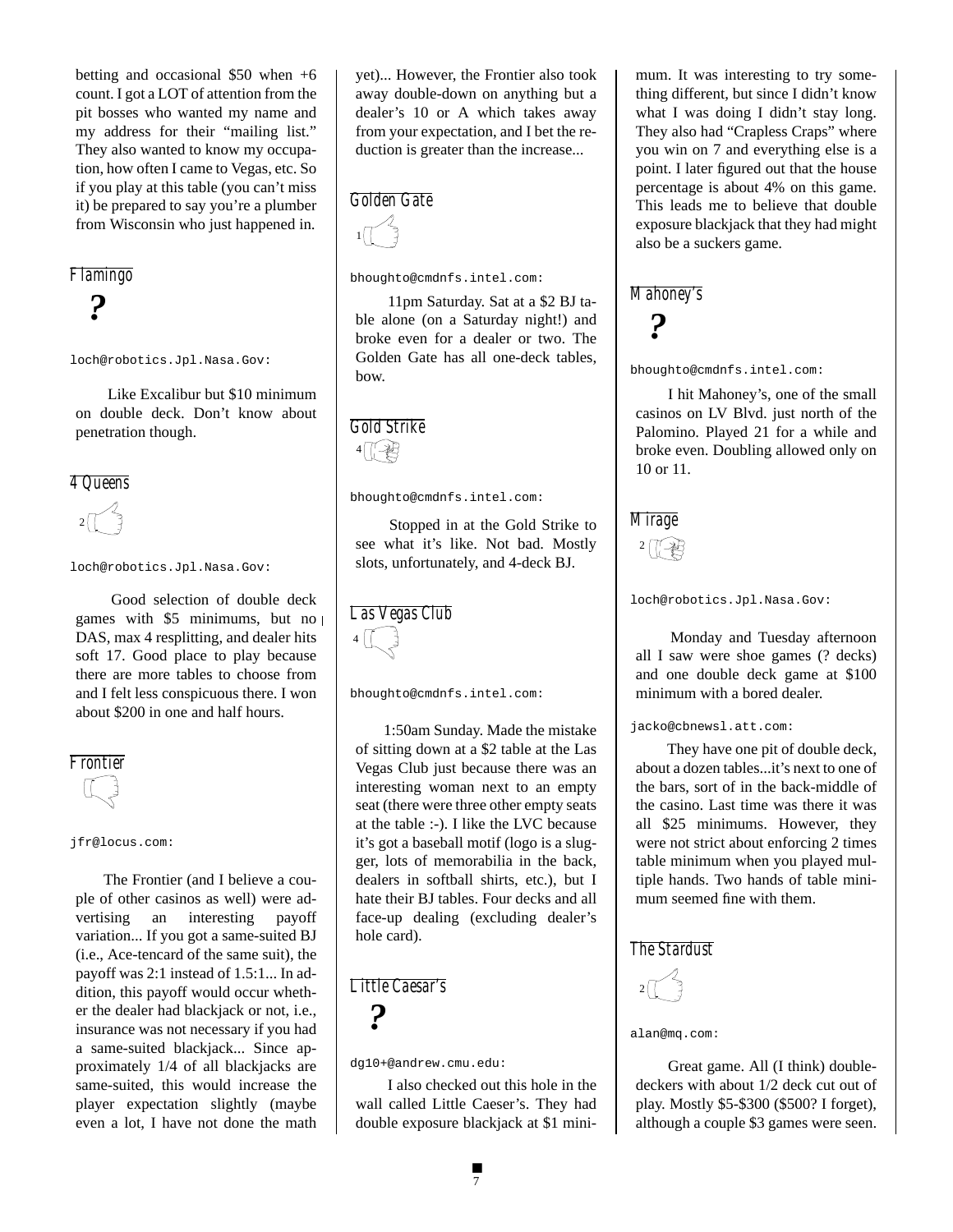Rules are double on anything, NO DAS, re-split to 4 hands (except Aces), no surrender.

wilding@cs.utexas.edu:

 At the Stardust they're trying out a new "Ace detector" at a few of the BJ tables. When the dealer has a 10 up, he runs his cards over a little device that lights up and allows the dealer to see if there is an ace underneath.

*The Tropicana*

 $1 \mid 3 \mid 6 \mid 3 \mid 8$ 

alan@mq.com:

 It seems that AC management has taken over. The 4 and 6-deck games have become 8-deckers! There are 7 6 deck games left. The 6-deck games cut off 2 decks and the 8-decks leave about 3 decks out of play. Rules are double on anything, DAS, re-split to 4 hands (except Aces), no surrender. Limits are mostly \$5-\$500, with a few \$25 and \$100 games sprinkled in Saturday night. Yuck.

 Here's the odd part. Among these terrible games lie 2 double-deck and 2 single-deck games. I'm told that in AC, the favorable games have HIGHER minimums. These were \$3-\$300! Rules were not very favorable, though.

 Doubling is allowed on 10 and 11 only, no DAS, re-split to 4 hands (except Aces), no surrender. The doubledeckers cut off 1 deck, making it not particularly good. The single-decks always dealt two full rounds to a 7-hand table (about 35-40 cards?).

 Just a general observation: the single-deck games were ALWAYS full, and the people playing them had more money in front of them than the 8-deckers. Whether you count or not, this is a great game.



wilding@cs.utexas.edu:

 A friend got barred from Union Plaza betting \$10-\$50.



wilding@cs.utexas.edu:

 I visited Vegas World for all of 5 minutes. I have never seen a clip joint like it. The BJ tables paid even money on Blackjacks. Many of the craps tables were "crapless". Even the video poker machine payouts were cut back. If you have a sick sense of humor and want a laugh, stop by. Otherwise, steer clear.

## **Tahoe / Carson City**

jfr@locus.com:

 Basically, all casinos in Tahoe that I have ever been to (High Sierra, Del Webb, Holiday Inn, ???) - except Caesar's - offer downtown Vegas rules (no double after split, no surrender, dealer hits soft 17, double only on hard 10 or 11) and are pretty much house games... Most are 4-deck although there may be some 2-deck lurking around. Caesar's uses standard Caesar's rules (DAS, double on anything, surrender, stand on all 17), but it is usually 6-deck only and has pretty steep limits... I remember only one or two \$3 tables with mostly \$5, 10 and \$25 tables... If you don't want to ski, go to Vegas...

## *Ormsby House (Carson City)*



mannys@thebookstore.Eng.Sun.COM:

Saturday at Ormsby House/Carson City. All single deck, \$2-\$200 and \$5-\$1000 tables. No discard tray. This might make it hard to estimate a true count (not a problem with Red 7), but it also makes it hard for the dealer to gauge the end of the deck. I never saw anything less than 75% penetration, and it was usually between 80% and 90%. Standard Reno rules. I went in around 9PM and got a seat at a \$2 table. I sat next to first base. In the center of the table some guy (I'll call him the jerk) was making all sorts of noise. He had a hot (as in good looking) girl sitting on the stool but not playing. He was playing from 1 to 3 hands at \$5 to \$20 each. And get this, he had a \$1 or \$2 toke on EVERY hand he played! He was giving the dealer some crap about making her \$100 in tips, and he kept giving us a ration for not toking more. Honest to God, this guy did not make a bet without a toke. The chick with him wasn't gambling, and was trying to control him. He wasn't drunk, just obnoxious. He and the chick kept getting into arguments.

After about an hour, I noticed that the chick (she was sitting next to me and the jerk was standing on the other side of her) was telling the jerk how much to bet. I started paying attention, and it was apparent that she was keeping the count, although the jerk didn't seem to notice. He'd argue with her over how much to bet. She'd say put \$20 on 2 spots when the count would get to +4 or higher, and sometimes he would and sometimes he wouldn't. She was good. A couple of times she said "I can't gamble". Never said don't, she said can't. I was too shy to ask her why.

Anyway, we all had a good time except for the jerk who was losing. If this was idiot camouflage, there was too much idiot and not enough correct plays. As the night wore on, we talked, joked, bet, won, lost, and had one hell of a time. Turned out that the jerk is the graveyard shift manager at the Sands in Reno. Invited us all to come up and see him for a free dinner. The chick was a dealer, but she never said where. Perhaps at the Sands also. The dealer at our table made \$125 in tokes in about 2 hours. The jerk left the table whining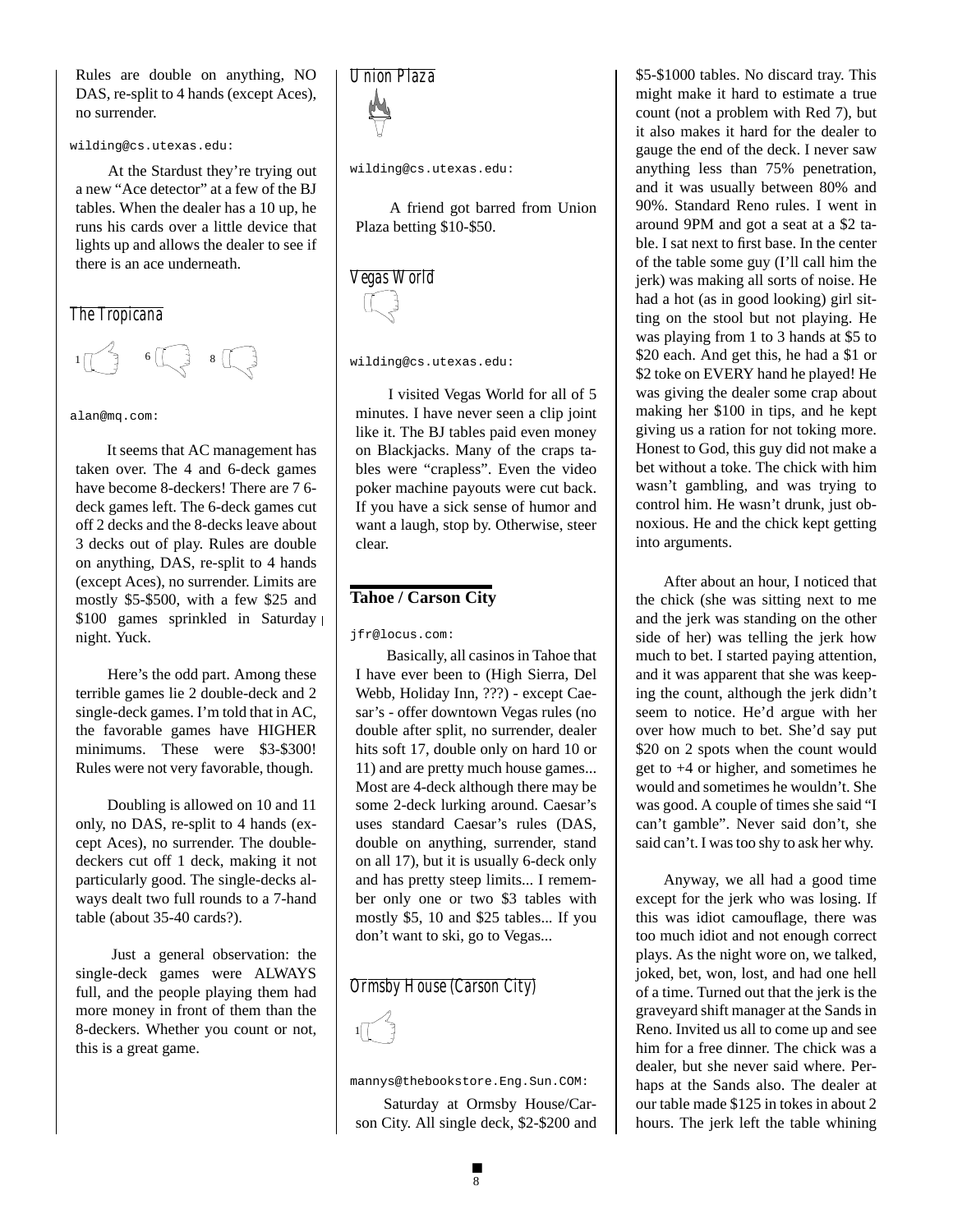that he was about \$100 down. The first baseman and I laughed so hard we nearly fell off our stools.

At one point during play, the pit boss came up and counted the tips to color up for the dealer. The jerk watched him and said "Kind of makes you want to be a dealer again, doesn't it?" The pit boss gave him a look that melted the ice cubes in every drink on the table. When I left, I was down \$5.

Sunday, back at the Ormsby House. My wife and I sat down at a table with two other guys. One was betting quarters and was using some kind of betting progression with basic strategy. He had to leave once to get more money (shows you how well that worked). My wife played straight basic strategy, and I used the Red 7. The count seemed to stay negative for long stretches, then jump high for one hand or so, then settle back down on the negative side. Made it kind of tough to camouflage the spread (I was using 1- 3).

Two things happened here. At one point, the quarter bettor mentioned that years ago he had learned basic strategy, then how to count cards, but gave it up because he never was successful at it. I wasn't sure if he had spotted me, or was just making conversation. Later, the pit boss came over with a new deck of cards. I was at third base, so he stood next to me and checked the deck for flaws while the dealer finished the hand. I had a 15, and the dealer had a Queen up. As I motioned for a hit, I thought some conversation with the Pit Boss might be in order, so I asked him if they ever actually found flaws in the new decks of cards. Just then, the dealer hits me with a 6 (giving me 21) and the Pit Boss says "Yea we find flaws all the time. Like that 6, it was supposed to be a 7." Then he turned and walked off. I laughed out loud. After about an hour of play, I left up \$14.

## **Reno**



mannys@thebookstore.Eng.Sun.COM:

Friday at the Peppermill/Reno. This place was VERY crowded. Every table was double deck with standard Reno rules. Limits were \$3, \$5, \$25, and \$100. Mostly \$3 and \$5. 70% penetration. Later, they opened up a pit with 10 \$2 tables but by 9PM they were all \$3 and \$5 (and full with people waiting).

 Since this was going to be my first try at counting, I thought I'd start out slow and back count to get the feel of the pace. Talk about dirty looks! Jeez, for a while I thought I had on a sign or something. I tried not to be obvious. I'd stand back about 3 or 4 feet, and just watch the action and count the cards. I didn't try to jump in at a high count, but the dealers would glare at me like I was retarded or something.

By the way, they had one table with Over/Under. It was a \$5 double exposure table.

## **Laughlin**

wilding@cs.utexas.edu:

 We spent a couple days in nearby Laughlin. It is card-counter's heaven. Single deck, fair rules, and really great penetration... On the bad side, there is absolutely nothing happening in Laughlin [that's not] not casino-oriented. (Well, there's a movie theatre - in the Riverside casino.) Rooms are very cheap.

*Pioneer*



The Pioneer is a particularly great place to play.



*[Our coverage of Atlantic City is somewhat lean, because most of us have gotten too disgusted with AC to go there!]*

#### hall@wildthing.bellcore.com:

 Even during the summer, the Taj Mahal's extra capacity made all of A.C. seem relatively uncrowded. You can even find \$3 BJ tables at the Taj during off hours and \$2 Craps at Bally's Park Place. Claridge offers 3X odds at craps, and Resorts offers more (5X?) If you can't even find a \$5 table, then go to another casino.

#### jacko@cbnewsl.att.com:

Last time I was at Trop World I talked to a girl at the Diamond Club booth and she said they were getting rid of some of the levels of the Diamond Club....it sounds like there will soon be only Red and Platinum levels. I had to wait months and months but I finally got a platinum card. For December, I got a booklet with one \$10 coupon per week between Thanksgiving and Christmas (5 of them), plus a free room night for each of those 5 weeks.

Claridge mostly sends coin coupons in response to your play there. However, about every two months lately I get a card redeemable for a free gift at the "Claridge Boutique". The first time it was a heart shaped crystal picture frame, nice thing. The next time it was for a cheap silver plate tray. I've also talked to people who got room coupons in the mail. The good stuff from them comes in BLUE envelopes.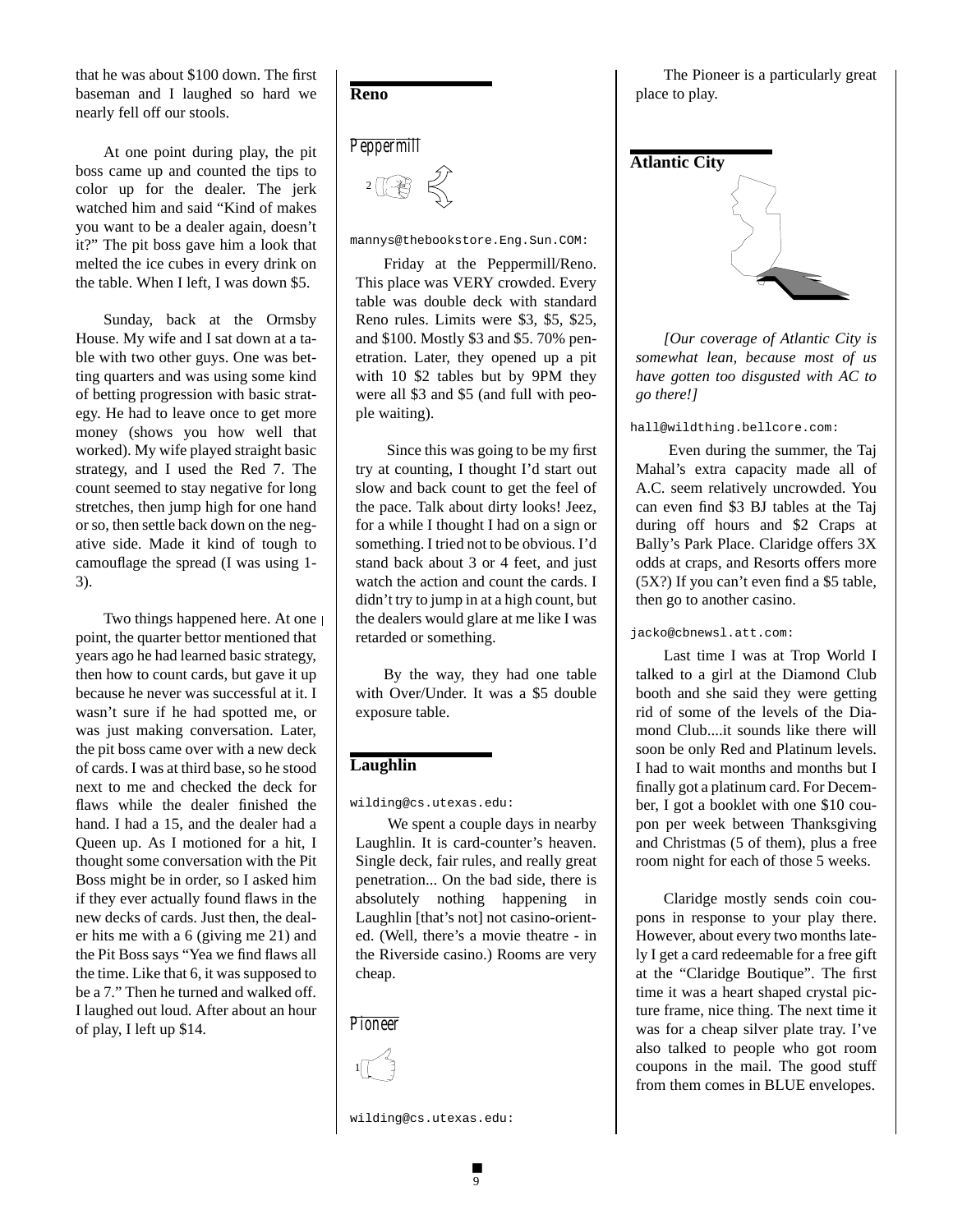The best coupon dropper by far is the Castle. I get a batch of bi-weekly coupons for \$15 each every month or two from them. Get their Player Card and use it a little. Trump Plaza cut me off, too. I was getting \$10/month the first 6 months I had their card. However I recently got a card for a free night at the Trump Regency, so I guess I can't complain.

In my experience, Friday night is the only reasonable time to gamble on the weekend. Saturdays all day and Sunday afternoons are a zoo. Sunday nights after about 9:00 are usually OK too.

## *The Claridge*

*?*

jacko@cbnewsl.att.com:

The Claridge has rearranged their baccarat pit again, and moved all the blackjack tables into one big circle in the middle of the room. This includes both 6 and 8 deck tables. It is possible that the 4 deck game is now gone. I didn't notice the characteristically short discard rack on any of the tables, but only a few of them were in use. I may have missed it. Also the large baccarat table was moved to the front right corner (big deal). They are still offering only 3x odds on craps. Looks like they have ceded the high ground to Resorts.

## *Caesar's*

*?*

jacko@cbnewsl.att.com:

In Caesar's, they use a stutter shuffle. It is slightly different than the other places, but still uses two passes. Amazingly, the night I was there, there was a guy at a reserved table on the main casino floor playing three hands of \$10,000 each. Quite a crowd of spectators too.

# *Trump Plaza ?*

jacko@cbnewsl.att.com:

I can reconfirm that Trump Plaza uses the standard 2 pass stutter shuffle [used at several other AC casinos.]

## **Foreign**

## *Puerto Rico*

markd@locus.com:

I was there 2 weeks ago, and played at the Caribe Hilton and the Clarion. I was told by one of the local people that the Clarion was supposed to be the biggest in San Juan. Indeed it had about 12 BJ tables vs. about 6 for the Hilton.

It appears that most of them are in San Juan. I took a trip to Ponce, on the south side of the island, and the cab driver said that there was one casino there. San Juan has at least 8. I don't know about Maguayez.

At the Hilton, there is a sign by the entrance describing how you are supposed to behave. It says that you may not make any loud noises, or shout, or other- wise disturb others. No alcohol is allowed. There is also a section describing a dress code, which sounds very formal, but I was told that it used to be formal in the past, but isn't anymore. I was there at night in a T-shirt, and no one said anything. Supposedly, shorts are OK during the day. (P.S. It's hot and humid there)

I played BJ at the \$2 tables. They allowed doubling on 9,10,11 only and did not allow re-splitting. However they did allow double after split. The dealer only draws one card for himself (face up), and doesn't draw another to put underneath it. I seem to remember that someone mentioned this before. Am I just paranoid, or does this give the house a bigger advantage? It seems

that if a dealer draws a large card, he is more likely to draw a small card next, and vice versa. So when his first card is 5 or 6, he never seems to bust. It almost seems he's more likely to bust if his first card is a 10. (Of course I'd rather still have a  $6:$ -).

*[If the dealers take doubled/split bets when they have blackjack, then it's the European no hole card rule, which is bad. Otherwise, it has no effect.]*

## **PACKAGES, LODGING, & TRAVEL**



#### **Las Vegas**

dg10+@andrew.cmu.edu:

 ...to anyone going to LV from the east coast, don't take the red-eye flight back. I took the midnight flight on sunday night and arrived in Pittsburgh at 7:20 AM Monday. I had planned to go to class on Monday but I was completely wasted and I slept all day on Monday. So I should have just taken the morning flight.

#### dg10+@andrew.cmu.edu:

...I took a deal with Jet America and stayed at the Dunes. The deal was \$412 (for two people) for three nights including meals and drinks. After 8 hours (per person) at \$5 blackjack we got back \$200 cash and \$400 in matching chips. Be careful when calculating the net cost. The matching chips only give you face value if you win with them. So if you win 50% of the time, \$400 in matching chips are only worth \$200. Still it works out to \$12 net cost for three nights of food and lodging for two people.

#### bruceh@hpspdra.HP.COM:

Some quick notes about the "toogood-to-be-true" Vegas World offer: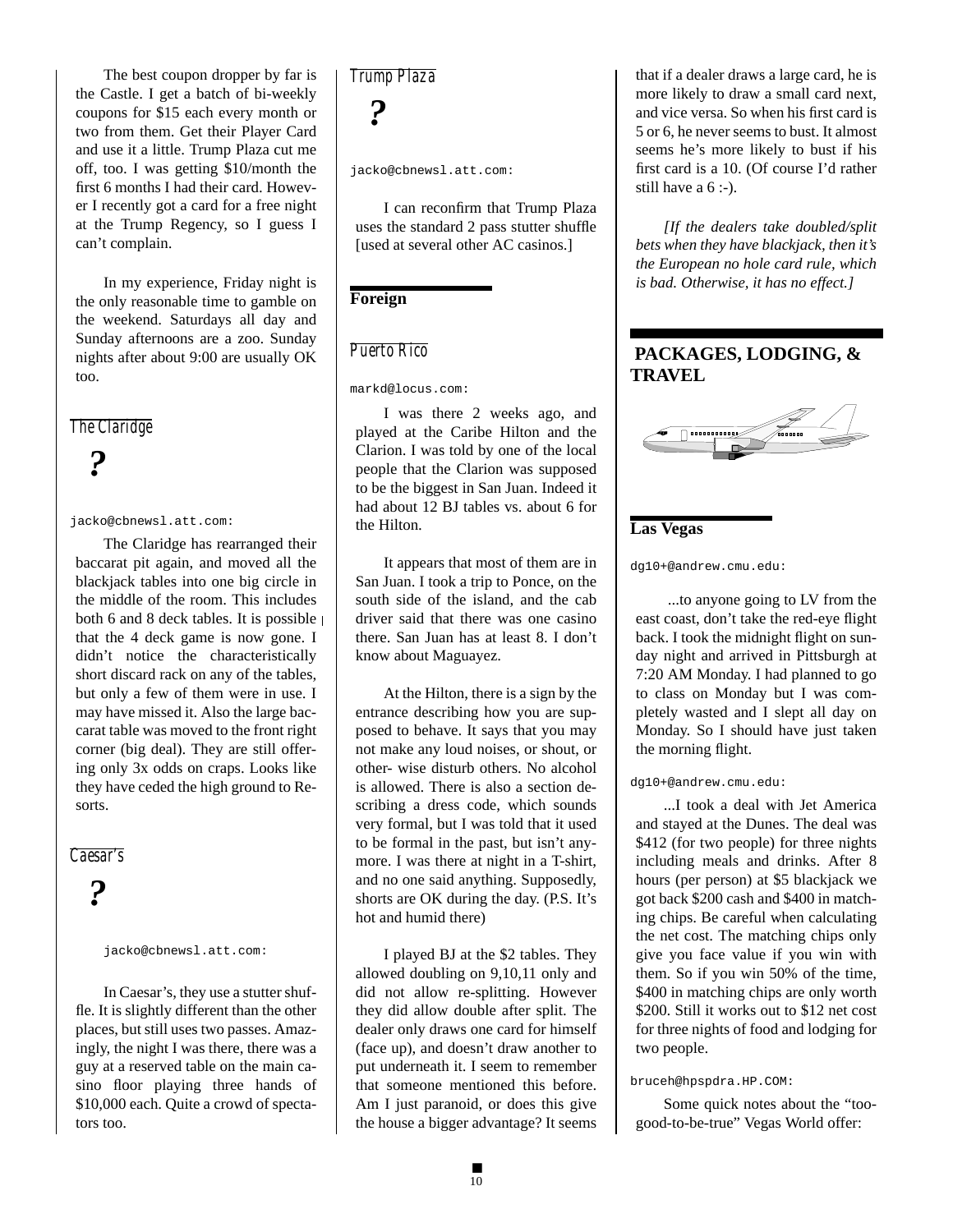1) The \$1000 in action is extremely deceptive, and actually amounts to about \$300-\$400. Here's why:

 - you get \$400 in action on the slots and miscellaneous useless wagers. These bets have a very low expected return.

 - The \$600 in table action is actually only worth \$300, because the bets are payed off at 1 FOR 1 (i.e. -- you win an even money bet like blackjack, they take your \$1 funny money bet and give you only \$1 in return.) THESE BUCKS ARE ONLY GOOD ON EVEN MONEY BETS.

 - All the other garbage: free gifts, shows, cocktails, etc. is a waste of time.

Still, it's not that bad a deal. Figure to win maybe \$20 bucks at the non-table action, and if you play blackjack proficiently, you may get about \$250- \$300 on your table bets. This deal amounts to a hotel stay for the weekend and some fun at the tables for about \$100 net.

NOTE: If Vegas World still uses the weird craps and blackjack tables, your \$600 in table action is worth even less. You may want to look into this: they used to play blackjack so that you get to see both dealer cards, but you lose ties. This amounts to about a 5% greater house edge than normal rules, if not more.

#### wilding@cs.utexas.edu

 We bought Gambler's Spree packages for the Holiday Inn and the Stardust. With each \$200 package you get 3 nights lodging and food, a show, and \$200 if you gamble 8 hours with a \$10 minimum. (For us, \$200 x 2 packages  $x$  2 Wilding brothers =  $$800$  cash back and \$800 original cost.)

 The packages were OK, but I don't think we'll buy them again. Our limited bankroll makes \$20 our max bet, and a 1-2 range is not very much in BJ. More importantly, a package limits your ability to move from place to

place because you're always worrying about getting time on your card.

 [About the free show...] If you're not a high-roller and you see a show you'll probably get seated in Outer Mongolia. These shows are much better if you can sit up front, and the guy who actually seats you is the guy to bribe. Give him about \$3 for each person in your party (rounded up to something easy to pass) AFTER he's led you to some crummy seats. Tell him you'd hoped to sit closer. He'll act like he should have thought of that himself, say something like "Why, sure!", and lead you to a nice table.

#### bhoughto@cmdnfs.intel.com:

You should always try downtown. I went this week, and they were all giving weekday rates through thursday night. I stayed on the top floor of the Plaza for \$40 a night. Unfortunately, I neither win enough to pay for it nor lose enough to get comped for it -- especially in the Plaza's casino, which is definitely set up for two-bit gamblers, with several \$1 BJ tables, poker games with \$1-\$3 limits, and  $25¢$  craps tables that also let you bet 10 times your original wager when you take odds (most places only let you bet 2 or 3 times, because odds-bets have zero vigorish built into them).

Other places had rooms for \$30 (Circus Circus: the place even Stupak wouldn't stay) or \$35 (Binion's). I took the Plaza because I'd never slept there before. I'm glad of it. The construction (the original tower, the one that overlooks Fremont St.) reminds me of the mob/union-built hotels in NYC. The sprinkler system is an unattractive retrofit. The cafe is dull (but did make the best \$4.95 prime rib I've had yet in Vegas). And, there was a rather un-mysterious stain on the floor (check the yellow pages under "entertainers" if you want to learn how to make your own overpriced stains in the Vegas tradition).

The Mirage, in comparison, wanted \$79 each night for Tuesday through Thursday, and \$159 for Friday or Saturday night. I've never stayed there, either, and doubt I'll want to.



wilding@cs.utexas.edu:

 We got a car for a week from Thrifty in Las Vegas for \$130.

## **Laughlin**

#### wilding@cs.utexas.edu:

 At Sam's Town in Laughlin you can check your hotel bill and do other things through your room's TV set and remote control. \$20/night.

## **Atlantic City**

#### jack@brahms.udel.edu

I've stayed at the Trop several times. Their rooms are quite nice and well insulated from exterior sound. I've stayed in a room not too far from the slots and the room was absolutely quiet. Rooms on the weekend go quickly, so if you want to take advantage, call early. I called to reserve rooms on 3 weekends during December as soon as I got the coupons and not all dates were available.

To obtain an issue of *21*, you can do one of two things:

- 1) For a free electronic version (postscript format only) send computer mail (USENET) to: 21@ishmael.leis.bellcore.com
- 2) For a hardcopy, doubled sided, nicely stapled, send \$3 to cover printing and U.S. mail costs to:

## *21 News*

Suite 21-N 575 Easton Avenue Somerset, NJ 08873-1974

Specify the issue you want by date.